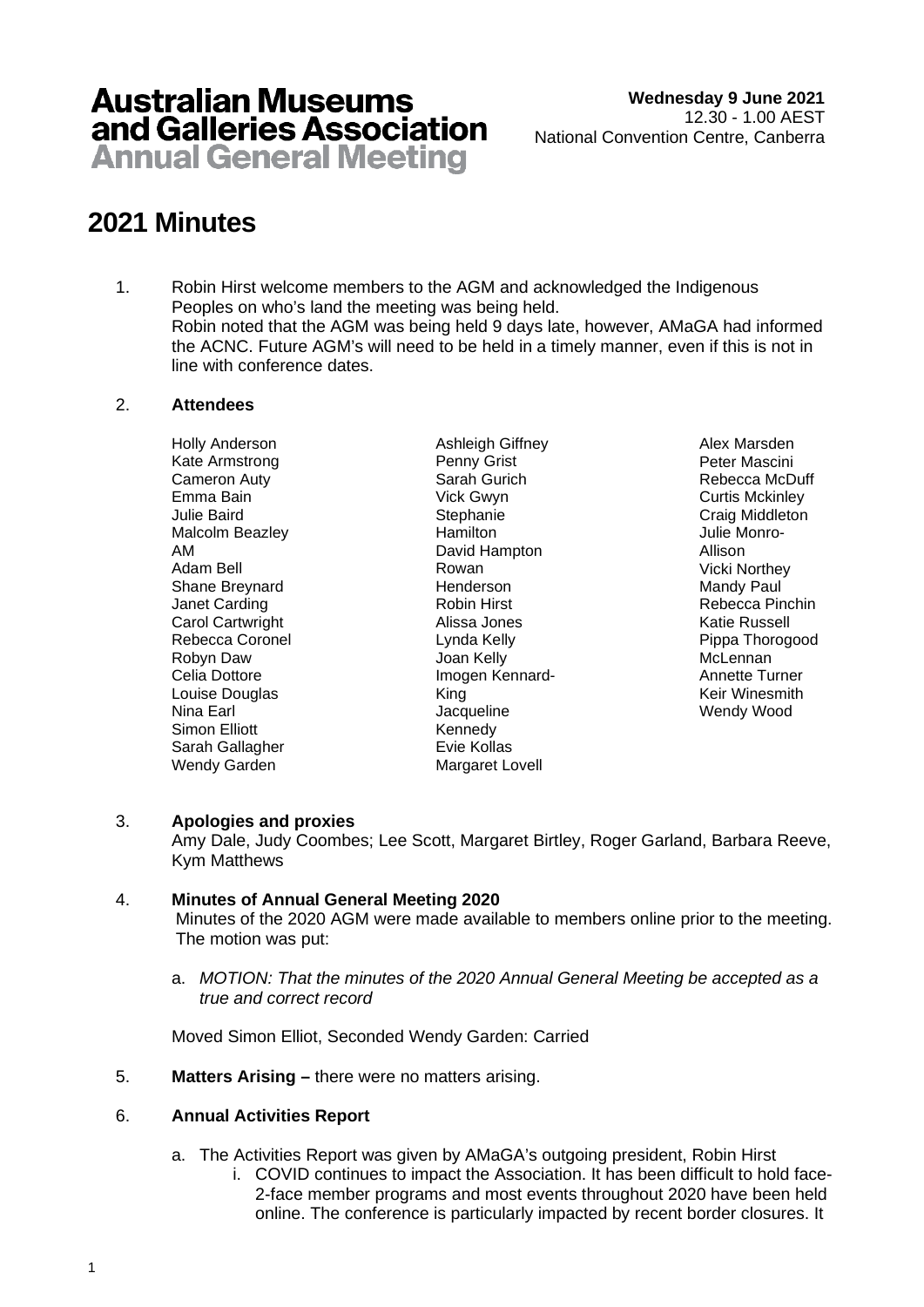is important to keep AMaGA's staff and members safe, and AMaGA will be reviewing policies and procedures for future events.

- ii. Despite the COVID impacts AMaGA finances have improved in 2020.
- iii. Thanks to AARNet for their ongoing support with Zoom licences. Zoom has allowed AMaGA to hold National and State based webinar programs that have been widely adopted by our members and the sector. Zoom has also enabled AMaGA to operate as a cohesive organisation.
- iv. AMaGA's new branding has been finalised.
- v. The Roadmap has been embraced
- vi. AMaGA thanks The Wood Foundation for their financial support of the CORE Cultural Capability program rollout.
- vii. Thanks to Marcus Clarke and Deanne Fitzgerald, our co-opted councillors for their wise and frank advice.
- viii. Thanks to ACT branch and conference organising committee, who have worked hard for two years to deliver the conference, after its postponement in 2020.
- ix. The 2020 awards were presented online the National Winner was Bay Discovery Centre.
- x. Membership numbers held steady with only a 4% fall, from an expected 15%. New member numbers are often driven by the conference, the postponement therefore impacting member numbers.
- xi. Thanks to National Council for their service over the past two years. Special thanks to the executive, VP Simon Elliot, Secretary Carol Cartwright and Treasurer Marg Lovell.
- xii. Thanks to AMaGA's staff, both in the National Office and the branches. And for the volunteer branch and network committees.
- xiii. Thanks to Alex for her 6 years' service as the National Director and for her great leadership in advocacy and strategic thinking.
- xiv. Robin wishes Katie Russell, the new National Director, success.
- xv. Robin reflected on the highlights of his 4 years as President including the strategic review, rebranding, Alice Springs conference, Roadmap launch; and his pride in the organisation, the Council, National Office and branches.
- b. The motion to adopt the Annual Report, as distributed electronically and available online, was put to the meeting:

*MOTION: That the 2020 Annual Report be accepted (as distributed electronically, and available on [www.amaga.org.au\)](http://www.amaga.org.au/)*

Moved Penny Grist, Seconded Simon Elliot: Carried

#### 7. **Treasurer's Report**

- a. Marg Lovell presented the Audited Annual Financial Statement, audited by Anthony Wilson, to the meeting. Marg reported that:
	- i. Despite the havoc on the sector of COVID AMaGA had a sound financial result for the year. This was a result of staff employment being supported by JOBKEEPER and other stimulus packages. Also, a standout was the national webinar program and the steady membership income.
	- ii. The year resulted in a surplus of \$283k, resulting in \$433k equity at the end 2020, which is an improvement of \$100k on the result at the end of 2019.
- c. The motion to adopt the financial statements and lodge them with the ACNC was put to the meeting:

*MOTION: That the audited financial reports for the year 2020 be approved for lodgement with the Australian Charities and Not-for-Profit Commission (ACNC)*

Moved Marg Lovell, Seconded Vicki Northey: Carried